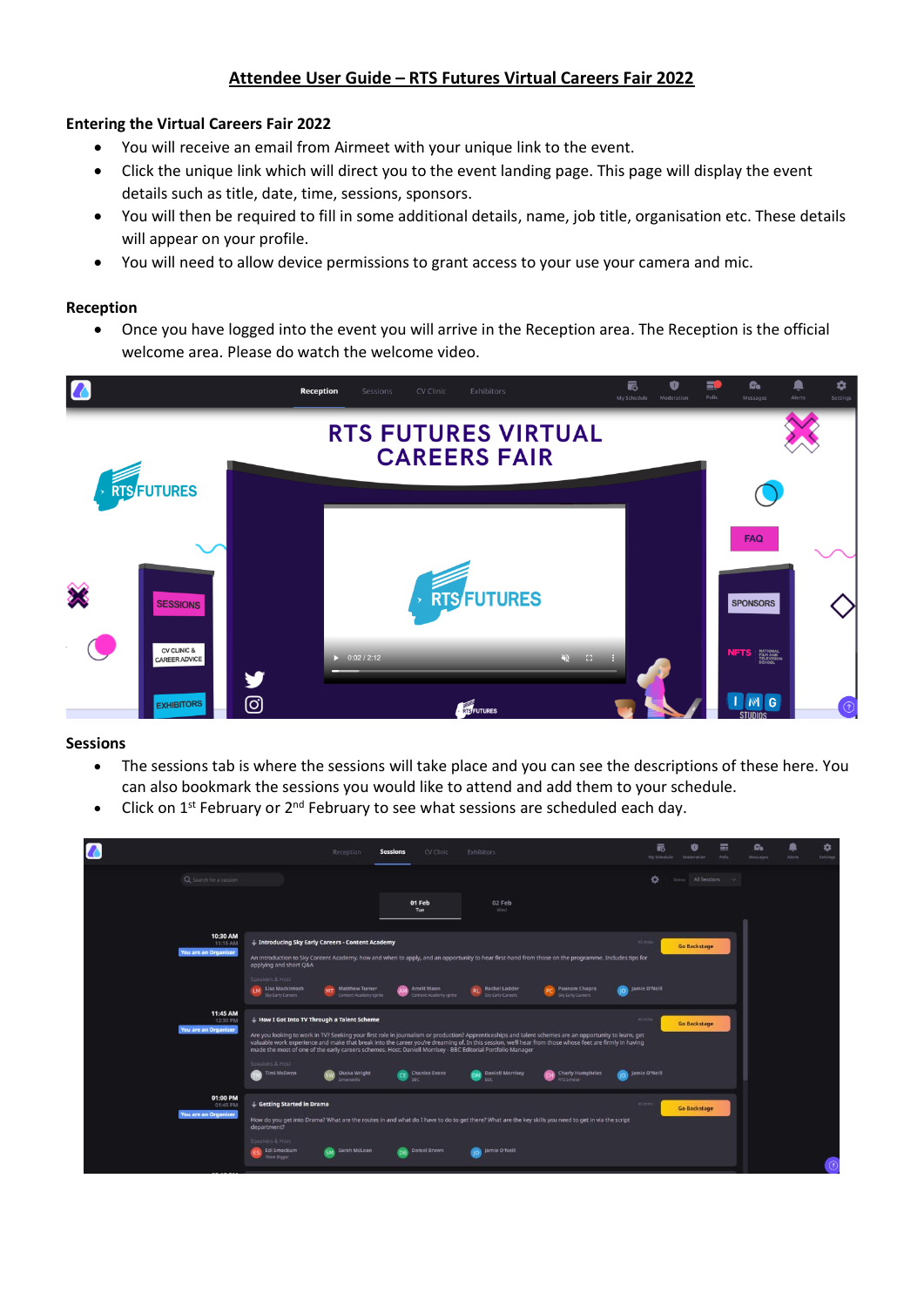# **Interactions during the session**

- You will be able to join the sessions 15 minutes before they start or bookmark them by clicking on the "Remind Me" option.
- A countdown of 10 seconds will be displayed before the session commences or if you're on another part of the platform then a default notification will be sent out.
- Once the session begins, you can initiate the following actions while the session is on:
- Ask a question: You can use the Q&A section on the right hand side to ask questions. Please DO NOT USE the general chat for questions. You can also "upvote" a question already asked to help hosts pick up questions based on popularity.
- React with emojis: You can quickly react and offer motivation or applause to the speakers using emojis
- Chat: This can be public event chat or direct/private chat. All participants can view the general chat.
- Report a message**:** If you come across a message with objectionable content, you can report it to the host.
- Polls**:** Participate in "Polls" conducted by the host to share your views.



## **CV Clinic & Career Advice**

Within this area, there will be 8 tables dedicated to CV Clinic and 4 tables for general Career Advice. There will be an industry expert at each of these tables. The tables are labelled 'CV Clinic' or 'Career Advice'. You will be able to spend a **maximum of 10 minutes** with an expert, they will provide helpful tips and advice on improving your CV or answer general career questions. Please make sure that you have CVs open on your computer in PDF or word format as you will be able to share your screen. If all tables are full do wait for a table to become available or come back later. The CV Clinic will run from 10am – 4pm on Tuesday and Wednesday. The Career Advice will run from **10am – 4pm** on Tuesday 1st and **10am – 3pm** on Wednesday 2nd . A full timetable of who will be available at the CV Clinic & Career Advice area can be found here: [CV Clinic & Career Advice timetable.](https://docs.google.com/spreadsheets/d/1XK3obsdATWF_xaHv6xOiid5XmQc31rqZkknj-8secJQ/edit#gid=0)

- Please do not join a table unless there is an industry expert at the table
- To join a table select the "Join" button below the table.
- If you want to leave the conversation, click the "Cross (X)" sign on the top right corner of the table
- Click on the display picture of the professional to view their profile
- You can interact with the professional seated at the table via video call or chat.
- Share your screen by clicking the "Screenshare" button in order for the expert to view your CV.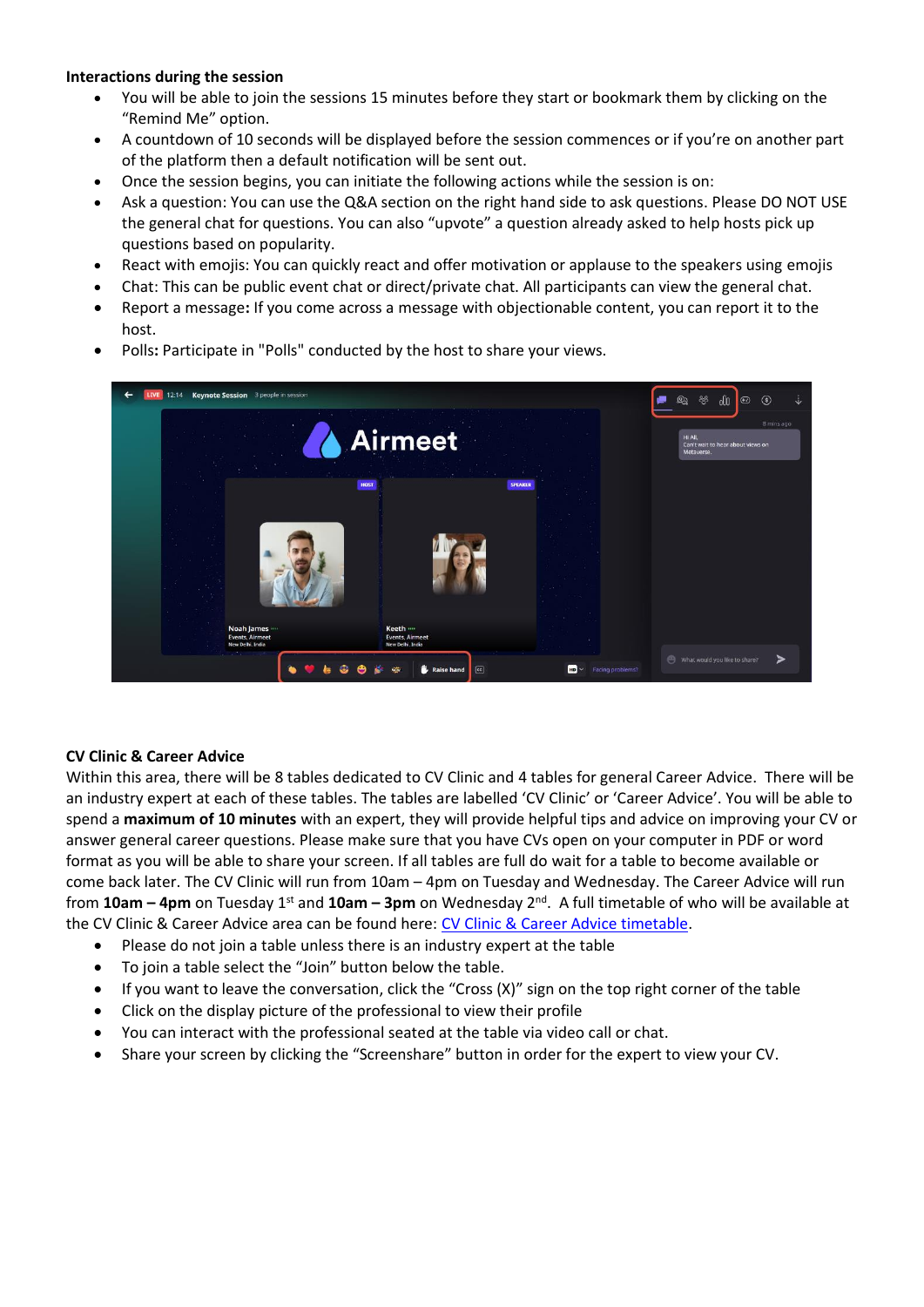| $\boldsymbol{\ell}$ |                                                                                                       | Reception<br>Sessions                                                                             | <b>CV Clinic</b><br>Exhibitors          |                                      | 屙<br>畫<br>Ú<br>My Schedule<br>Folls<br>Moderation | $\mathbf{G}_0$<br>O<br>⋒<br>Messages<br>Alerts<br>Setti |
|---------------------|-------------------------------------------------------------------------------------------------------|---------------------------------------------------------------------------------------------------|-----------------------------------------|--------------------------------------|---------------------------------------------------|---------------------------------------------------------|
|                     | CV Clinic & Career Advice                                                                             | CVs at the ready! You have 10 minutes to speak to a professional. Please wait if tables are full. |                                         |                                      | $\overline{\mathcal{L}}$                          |                                                         |
|                     | <b>Create discussion</b><br>topics for people to<br>join<br>Allow attendees to create<br>$\bullet$ No | CV Clinic (1)<br>$_{\rm CUMIC}^{\rm CV}$                                                          | CV Clinic (2)<br>$_{\rm CUMC}^{\rm CV}$ | CV Clinic (3)<br><b>CV</b><br>CLINIC | CV Clinic (4)<br>$_{\mathrm{CUMC}}^{\mathrm{CV}}$ |                                                         |
|                     | tables?<br>Enable attendees to drive engagement in<br>your event.<br><b>Create new table</b>          | join                                                                                              | join                                    | jom                                  | <b>Join</b>                                       |                                                         |
|                     | CV Clinic (5)                                                                                         | CV Clinic (6)                                                                                     | CV Clinic (7)                           | CV Clinic (8)                        | <b>Career Advice (1)</b>                          |                                                         |
|                     | <b>CV</b><br>CLINIC                                                                                   | $_{\rm CLMIC}^{\rm CV}$                                                                           | $_{\rm CUMIC}^{\rm CV}$                 | <b>CV</b><br>CLINIC                  | <b>CAREER</b><br>ADVICE                           |                                                         |
|                     | loin                                                                                                  | Join                                                                                              | Join                                    | <b>join</b>                          | Join                                              |                                                         |
|                     | Career Advice (2)                                                                                     | Career Advice (3)                                                                                 | <b>Career Advice (4)</b>                |                                      |                                                   |                                                         |

#### **Exhibitors**

- The Exhibitor tab is the exhibition area. You will be able to see a full list of the exhibitors in alphabetical order. You can enter a booth by just clicking on it.
- Inside the booth, you will see the exhibitor description, marketing collateral, social media plugins, videos and other resources.
- You will also be able to talk directly to the exhibitors via video or chat by joining one of the tables this process is exactly the same as the CV Clinic & Career Advice area.
- You can also click on the "Register Interest" button to send your contact details to exhibitors.

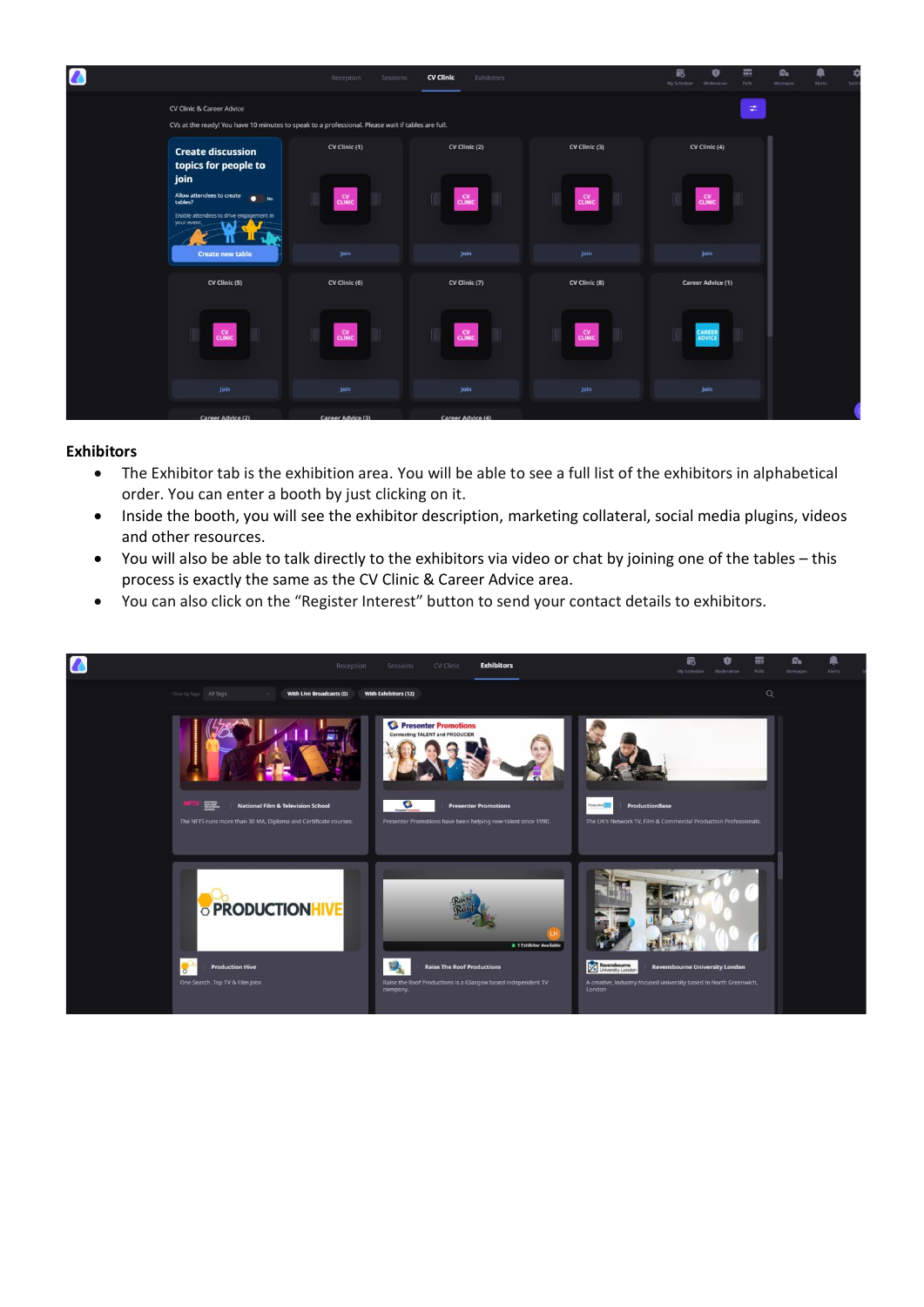**Example of what the inside of a booth looks like:** 

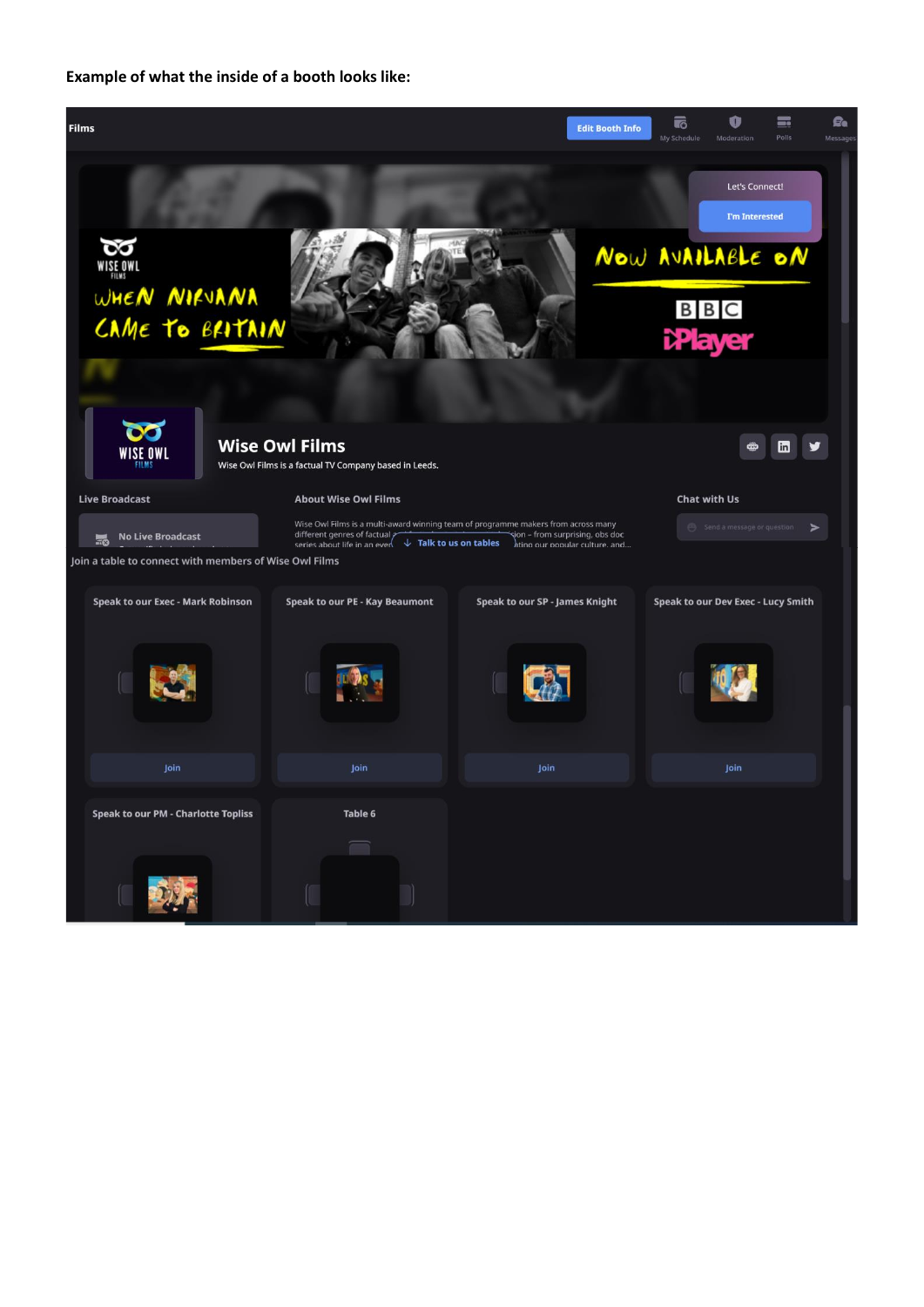# **Private chat**

- Hover over their display image on the "People" section and click on the "Send Message" button and write a message. OR hover over a public message they have posted and click on the 3-dot button and "Direct message".
- Any participant can choose to accept or decline the request for a private chat.



# **Tabs**

Along the top right there are a few tabs to be aware of.

- **Feed** Participate in Event level chat & Polls under this section and interact with other participants.
- People The list of event participants is being shown over here. You can hover over their profile to view the attendee card, initiate a direct message & and also schedule a meeting with them as well. You can also Schedule Meetings with participants.
- **Messages** All the direct messages are shown under this tab.
- **Alerts** RTS will be sending out alerts during the event to notify participants about specific activities or inform them about an upcoming session or networking session. During the live sessions you won't see a pop-up, but a red dot would be visible.
- **Update Profile & Choose Language** You can update your profile and edit your attendee card information.
- **Change Language** You can choose multiple languages according to your preferences which will update the UI & buttons to the selected language.

# **Help & Technical Support**

- Please join the Airmeet Support table in the CV Clinic & Career Advice area to talk to our Airmeet Support Manager, Chirag. He will be available from 10am - 3pm on 1st February and 11am - 4pm on 2nd February.
- Alternatively, click the "Help" icon on the bottom right takes you to the [24/7 Support](https://www.airmeet.com/event/b6645470-f81d-11ea-bdd0-e9fe5fe214a9)  [Lounge](https://www.airmeet.com/event/b6645470-f81d-11ea-bdd0-e9fe5fe214a9) and they will assist you if you face any issues during the event.



## **Helpful Tips**

- Use a laptop/desktop and Google Chrome to join.
- Close down any other programmes such as Zoom or Teams.
- Have a stable and good internet connection